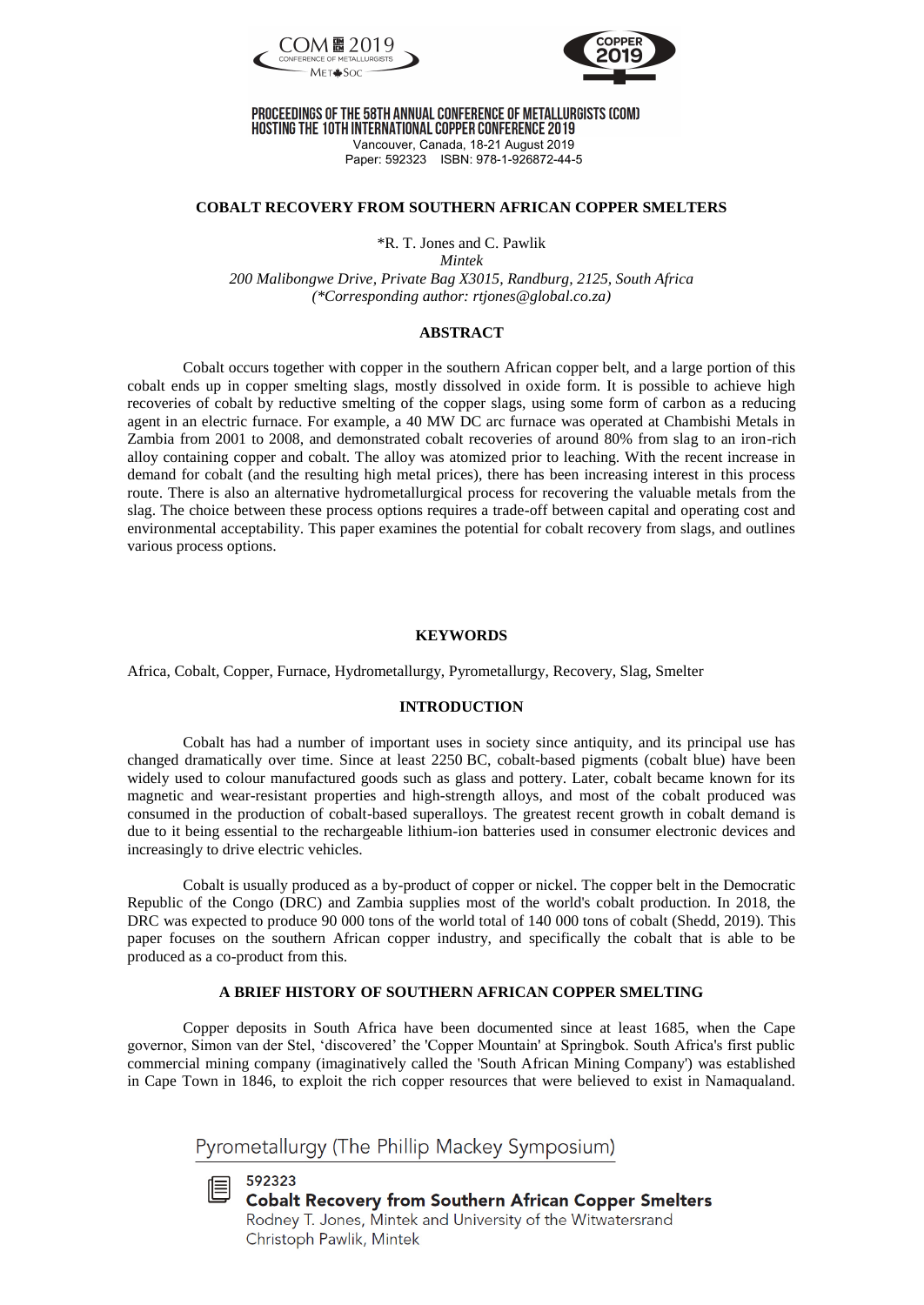The first large-scale mine was sunk in 1852. Industrial-scale smelting began in South Africa in the 1850s or 1860s when copper was produced by the O'okiep Copper Company in cupola furnaces, and the partially smelted copper matte was exported to South Wales for further refining. The O'okiep Copper Company was floated on the New York stock exchange during the 1940s, and in the 1960s, O'okiep Copper Company paid the highest dividend ever on the NYSE for that period. Messina Copper Mine was producing a highgrade matte by 1914. Copper smelting started in the Zambian copper belt in 1931, with two reverberatory furnaces and two Peirce-Smith converters at Nkana. In 1966, Palabora Mining Company started smelting copper in a coal-fired reverberatory furnace and three Peirce-Smith converters. There are currently seven primary copper smelters and a secondary smelter in southern Africa (Jones & Mackey, 2015), as listed in Table 1. It should be noted that 40% of South Africa's copper production is a by-product of the platinum group metal (PGM) industry, and those smelters are not listed here.

| Table 1. Southern African copper smelters              |                              |                          |                           |  |  |  |  |  |  |
|--------------------------------------------------------|------------------------------|--------------------------|---------------------------|--|--|--|--|--|--|
| Smelter                                                | Location                     | Technology               | Production Capacity, kt/a |  |  |  |  |  |  |
| Kansanshi                                              | Solwezi, Zambia              | IsaSmelt                 | 400                       |  |  |  |  |  |  |
| <b>KCM</b><br>(Konkola Copper Mines)                   | Nchanga, Chingola,<br>Zambia | Flash                    | 310                       |  |  |  |  |  |  |
| Chambishi<br>(China Nonferrous Metal Mining)<br>Group) | Chambishi, Zambia            | <b>IsaSmelt</b>          | 250                       |  |  |  |  |  |  |
| Mopani                                                 | Mufulira, Zambia             | <b>IsaSmelt</b>          | 230                       |  |  |  |  |  |  |
| Palabora                                               | Phalaborwa, South Africa     | Reverb                   | 160                       |  |  |  |  |  |  |
| Dundee Precious Metals                                 | Tsumeb, Namibia              | Ausmelt                  | 45                        |  |  |  |  |  |  |
| Rubamin                                                | Likasi, DRC                  |                          | 20                        |  |  |  |  |  |  |
| Copalcor                                               | Germiston, South Africa      | Induction<br>(Secondary) | 5                         |  |  |  |  |  |  |
|                                                        |                              |                          | 1420                      |  |  |  |  |  |  |

The southern African copper belt (spanning Zambia and the Democratic Republic of the Congo) produced over two million metric tons of copper in 2018, representing about 10% of world supply. As can be seen in Table 2, the production of primary copper from southern Africa is exceeded only by Chile and Peru.

| Table 2. World mine production of copper in 2018 (Flanagan, 2019) |                       |      |  |  |  |  |  |
|-------------------------------------------------------------------|-----------------------|------|--|--|--|--|--|
| Country / Region                                                  | Mine production, kt/a | $\%$ |  |  |  |  |  |
| Chile                                                             | 5800                  | 28   |  |  |  |  |  |
| Peru                                                              | 2400                  | 12   |  |  |  |  |  |
| $DRC + Zambia$                                                    | 2070                  | 10   |  |  |  |  |  |
| China                                                             | 1600                  | 8    |  |  |  |  |  |
| <b>USA</b>                                                        | 1200                  | 6    |  |  |  |  |  |
| Australia                                                         | 950                   | 5    |  |  |  |  |  |
| Indonesia                                                         | 780                   | 4    |  |  |  |  |  |
| Mexico                                                            | 760                   | 4    |  |  |  |  |  |
| Russia                                                            | 710                   | 3    |  |  |  |  |  |
| Other                                                             | 4400                  | 21   |  |  |  |  |  |
| TOTAL (rounded)                                                   | 21000                 | 100  |  |  |  |  |  |

# **PYROMETALLURGICAL RECOVERY OF COBALT FROM COPPER SLAGS**

Copper smelting slags are complex materials comprising oxides, sulfides, silicates, and glassy amorphous materials. They can contain appreciable amounts of valuable metals such as copper, cobalt, and zinc, as well as iron. Mineralogical studies have shown that cobalt is present as CoO in copper reverberatory furnace slag. Copper in the slag is attributed mainly to the presence of copper-rich sulphides. The cobalt oxide, and, to a lesser extent, the copper oxide associated with the silicate/oxide phases, is reduced by Fe from the alloy to form metallic Co (and Cu), resulting in the formation of FeO in the slag.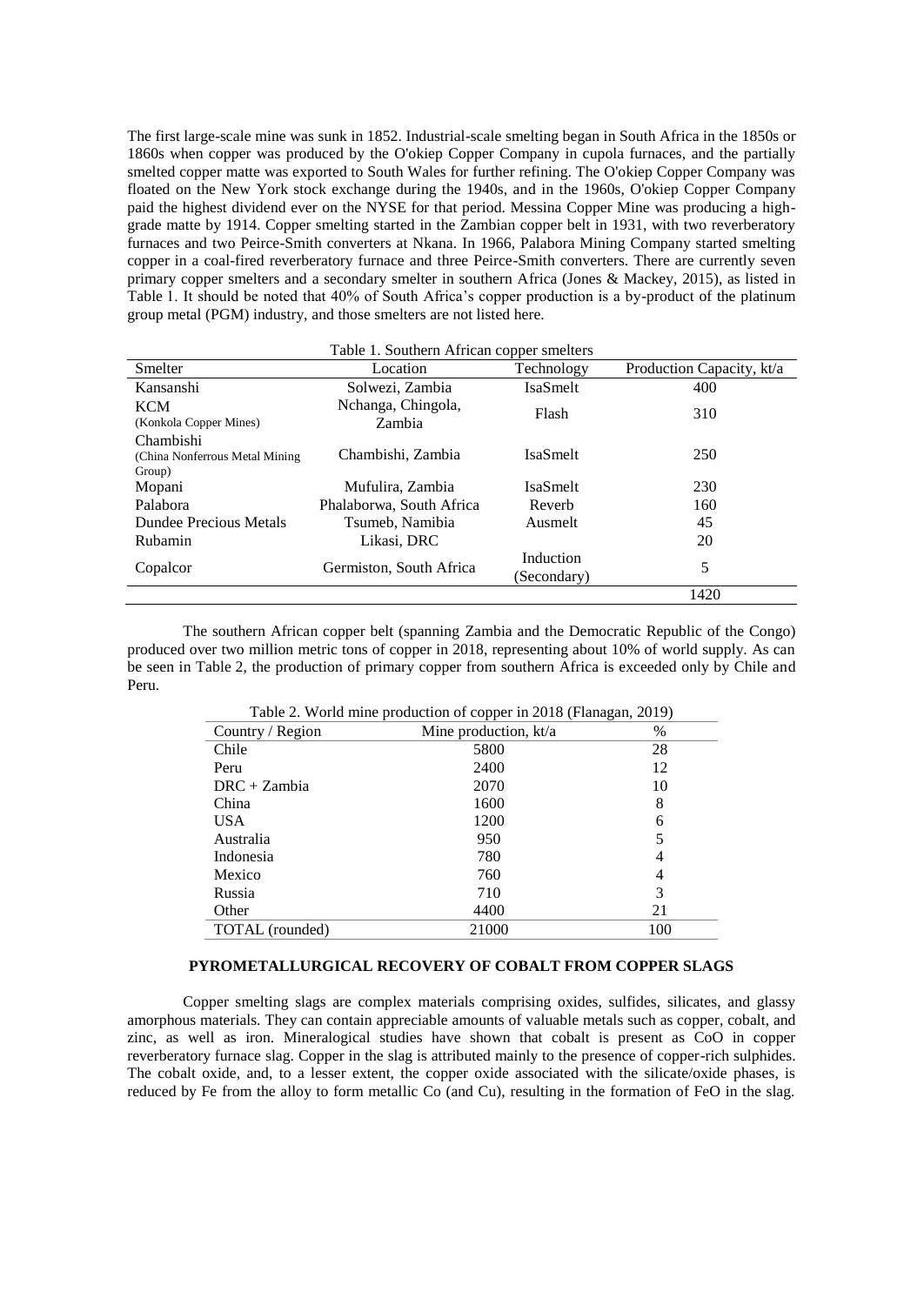The CoO in the slag is associated primarily with Fe<sub>2</sub>SiO<sub>4</sub>, and analysis by scanning electron microscopy showed some Fe2SiO4 particles with no detectable Co or Cu, thus demonstrating that it is, in principle, possible to remove essentially all the Co and Cu from this phase.

Because the cobalt is present in the slag in oxidized form, recoveries would be very low if conventional slag cleaning (typically using an AC slag resistance furnace) was used, as this relies largely on a gravity settling mechanism, whereby entrained sulphide and metallic droplets are simultaneously collected. Other conventional recovery techniques, such as slow cooling of the slag, followed by milling and flotation, are also inappropriate for the recovery of oxidized metals dissolved in slag. Conditions need to be sufficiently reducing to recover a significant fraction of the cobalt present. These conditions can be achieved very effectively by means of the addition of a reductant (such as carbon) to an electric furnace.

This process needs to operate at a temperature above the liquidus temperature of the alloy containing the Co, Cu, and Fe, requiring an operating temperature somewhere between 1500 and 1600ºC. This is substantially above the liquidus temperature of the principally favalitic slag, around 1150°C.

When carbon is added to the slag, the various metallic elements reduce to different extents, at a given level of carbon addition, governed by their relative thermodynamic stabilities. This behaviour allows a reasonable degree of separation to take place during smelting. The intention in this part of the process is to separate the valuable non-ferrous metals from the iron and the gangue constituents present in the slag. The desirable area of operation is clearly somewhere in the region where the recovery of cobalt is high, and the recovery of iron to the alloy is still reasonably low.

The interchange between Co and Fe can be seen by studying the liquid-liquid reaction between the oxides in the slag and the metals in the alloy:

$$
CoO + Fe = Co + FeO \tag{1}
$$

A recovery equation was derived (Jones, Geldenhuys, & Reynolds, 2009) to express the recovery of cobalt to the alloy,  $R_{Co}$ , in terms of the recovery of iron,  $R_{Fe}$ , the equilibrium constant K (strictly a function of temperature only), and the ratio of the activity coefficients γ. This equation is shown, together with its graphical representation, in Figure 1. Over the temperature range of interest (between 1500 and 1600ºC), K has a value of approximately 30. It is possible to calculate a value for Kγ from published theoretical data for individual activity coefficients (if these are available for the particular system and conditions of interest), but this would only apply strictly to a perfect equilibrium system. It may be more useful to use the form of the theoretically derived equation, and to fit the model to actual plant data. Values of Kγ may be found by fitting the equation to experimental data. For illustrative purposes, the curve in Figure 1 shows a value of  $K\gamma = 14$ .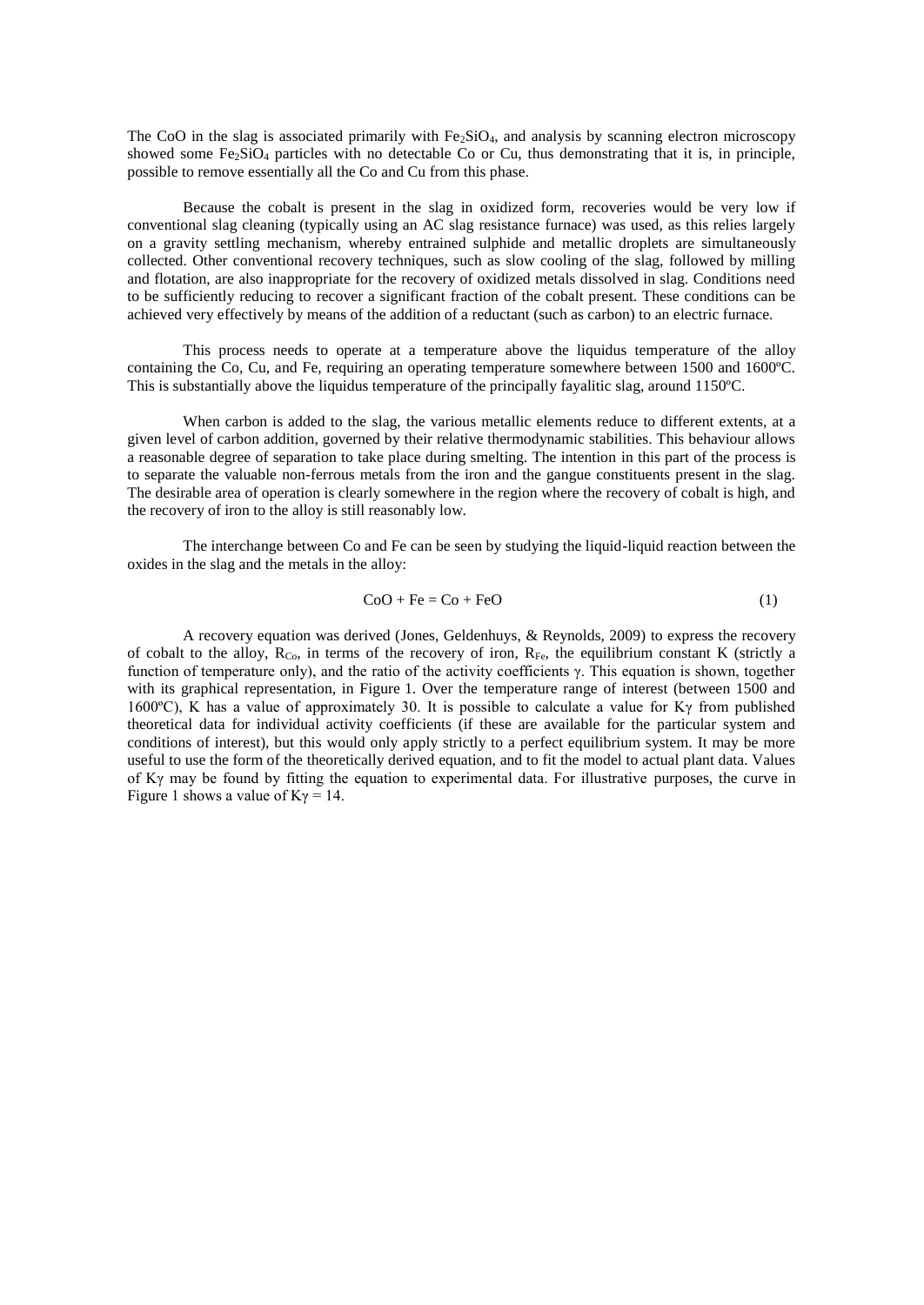

Figure 1. Relationship between Co recovery and Fe recovery to the alloy

The Kγ recovery equation produces curves of the correct functional form that are applicable across the whole range of different extents of reduction. Kγ for a particular metal has a characteristic value that depends on the temperature of operation, and to some degree on the composition of the slag and metal system under consideration (as this affects the individual activity coefficients). Process design calculations can be carried out with confidence, knowing that there is good theoretical justification for the form of the equation, and that the single parameter  $K\gamma$  is based on experimental work. The equation clarifies the dependency of the recovery of the valuable metals on the recovery of iron in the furnace, and this allows a furnace operator to control the smelting process more easily and to target the correct degree of reduction.

The iron-rich alloy can be atomized prior to leaching, as it is very hard to crush. There are two principal options for the downstream treatment of the atomized alloy. One option involves an oxygensparged atmospheric tank leach at about 90 $^{\circ}$ C with an iron concentration of  $\sim 60g/l$ . A second option utilises pressure leaching (for faster kinetics) at a lower iron concentration, precipitating hematite (lowering the requirement for a neutralizing agent). The choice between these process options requires a trade-off between capital cost and environmental acceptability.

#### **Chambishi Metals**

More than six decades of copper mining and smelting at the Nkana smelter site near Kitwe, 250 km north of Lusaka, Zambia, left behind about 20 million tons of fayalitic slag grading between 0.3 and 2.6% cobalt, with an average of approximately 0.75% Co and 1.2% Cu. The Nkana slag dump, covering a square kilometre to a depth of about 30 m, formed probably the world's largest cobalt resource that is situated above ground. Anglovaal Mining Limited (Avmin) of South Africa purchased the reverberatory furnace slag dump at the Nkana smelter from Zambia Consolidated Copper Mines (ZCCM), and the Chambishi Roast Leach Electrowinning (RLE) plant in 1998. In July 1999, plans were announced to expand the Chambishi RLE plant to incorporate a US \$100 million smelter facility to process the slag, increasing the Chambishi production by 4 kt/a of cobalt and 3.5 kt/a of copper. Avmin's intentions were to install a crushing and screening plant for the slag, a suitably sized DC furnace, an atomizing facility; and to upgrade the existing cobalt refinery situated at Chambishi (about 30 km from Nkana) and produce a variety of cobalt and copper products.

The overall management of the project was handled by Kvaerner, with Dowding Reynard & Associates (DRA) providing the equipment for material handling and feed preparation circuits for the solid dump slag, Bateman Titaco providing the DC arc furnace, Atomising Systems (through Bateman IST) supplying the water atomizer, and Hatch providing the leaching equipment.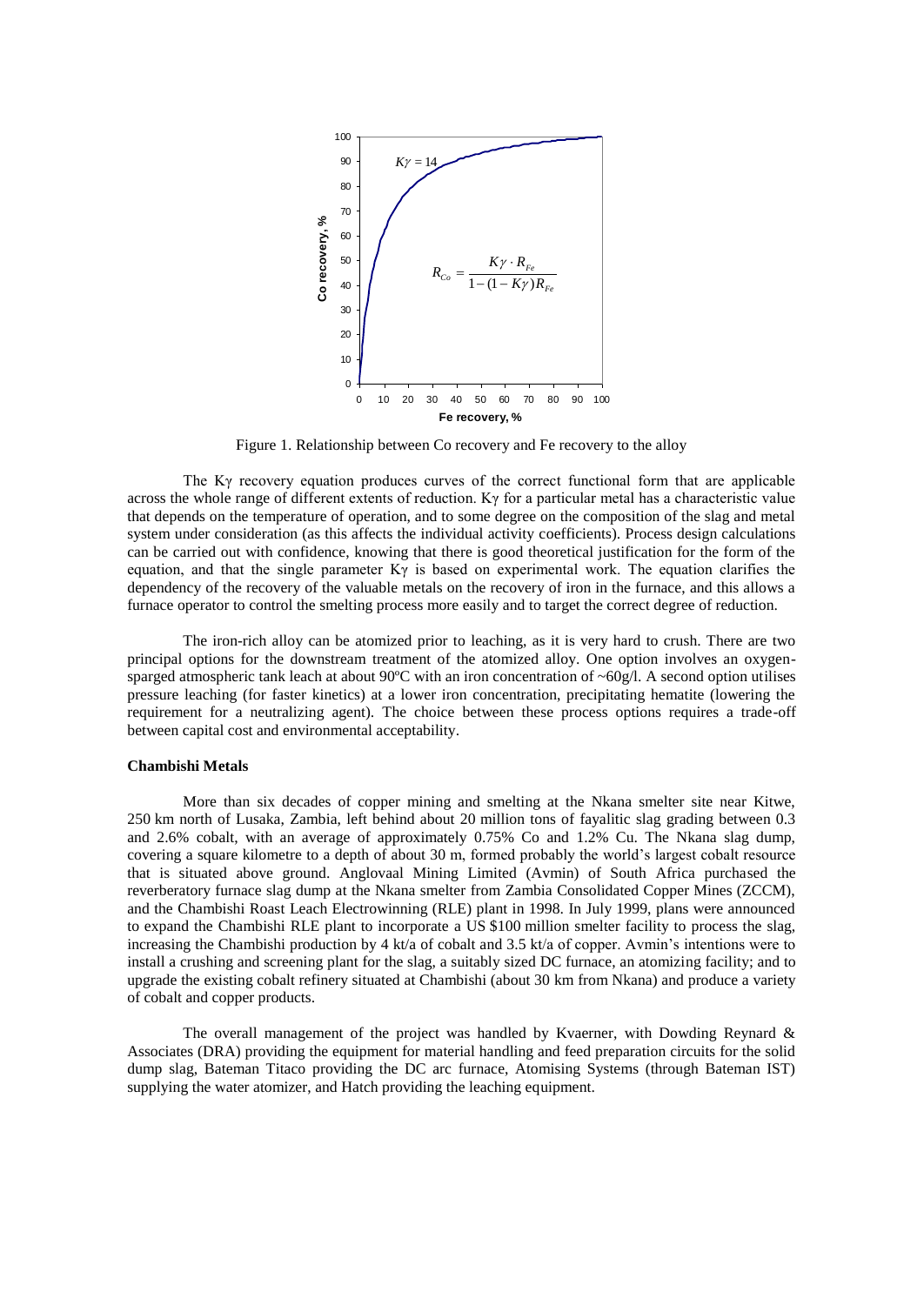Description of the pyrometallurgical aspects of the process are provided by Jones, Denton, Reynolds, Parker, and Van Tonder (2002), Nelson et al. (2004), as well as Barnes and Jones (2011). The development of the novel pressure leach process is described by Munnik et al. (2003).

Recovery of cobalt from slag by a pyrometallurgical process had not been practised previously, and the project was pioneering in many respects. The project, named COSAC (Cobalt from slag and copper by product) was fast-tracked to take advantage of the high cobalt price that was current at the time. The project was designed to incorporate the following aspects:

- To continue to operate the existing Chambishi cobalt and sulfuric acid plant while improving cobalt plant recoveries and production and upgrading and de-bottlenecking various portions of the plant
- To install material handling and crushing and screening facilities at the Nkana dump
- To implement cobalt production from slag by means of a DC furnace smelting of 700 000 tons per annum of dried slag, followed by atomization of the alloy produced
- Installation of a leach plant to solubilise the atomized alloy, and integrate the leach plant into the existing refinery
- To dispose of the barren slag from the furnace on a new slag dump at Chambishi.

The dump had been extensively sampled, and 'mining' of the dump followed a rigorous plan to ensure a consistent feed grade to the metallurgical plant. This was necessary because of the extremely wide variation in the quality of the dump slag, varying from a small tonnage of high grade (> 6% Co) converter slag dating back to the early years of operation (predating cobalt recovery circuits in the beneficiation plants) to the more recently produced low-grade 0.3% Co reverb slags. Crushed slag was transported by road to the Chambishi site where it was dried prior to smelting.

As already mentioned, the project was pioneering in many aspects:

- The very high degree of slag superheat  $(> 400^{\circ}C)$  necessary to ensure tapping of the molten Fe-Co-Cu-S alloy placed very high demands on the furnace cooling system
- Side feeding of a DC furnace (as opposed to hollow-electrode feeding) was novel
- The atomization process selected for the molten alloy, necessitated by its toughness, which made it almost un-millable, also provided its own set of challenges
- The leach circuit design was novel and untested prior to this project.

The selection of a DC arc furnace was initially controversial, yet the project team believed the reasons for selecting DC over AC were compelling:

- Given the known variability of slag feed composition, the DC furnace was able to handle wide variations
- The power input from a DC arc furnace is not constrained by slag conductivity
- The DC open-bath configuration could handle fines without operational issues
- The DC furnace was able to utilise high-volatile coal as a reductant, if required
- The DC furnace had a lower electrode consumption
- The DC furnace provided better control on iron reduction, and decoupled any requirement for the slag to have specific electrical properties.

This process saw the first industrial implementation of solid (non-hollow) electrodes for a DC arc furnace. Previously, both chromite smelting and ilmenite smelting applications used hollow graphite cathodes through which the feed materials were introduced into the furnace. It also pioneered the successful use of side feeding of the DC furnace, and clearly demonstrated that radiation from the arc did not result in instantaneous destruction of the upper sidewalls – a surprisingly common misconception prior to this installation.

The cobalt-from-slag DC arc furnace at Chambishi Metals closed down at the end of 2008, as a result of high operating costs and an expectation of low cobalt prices in the future.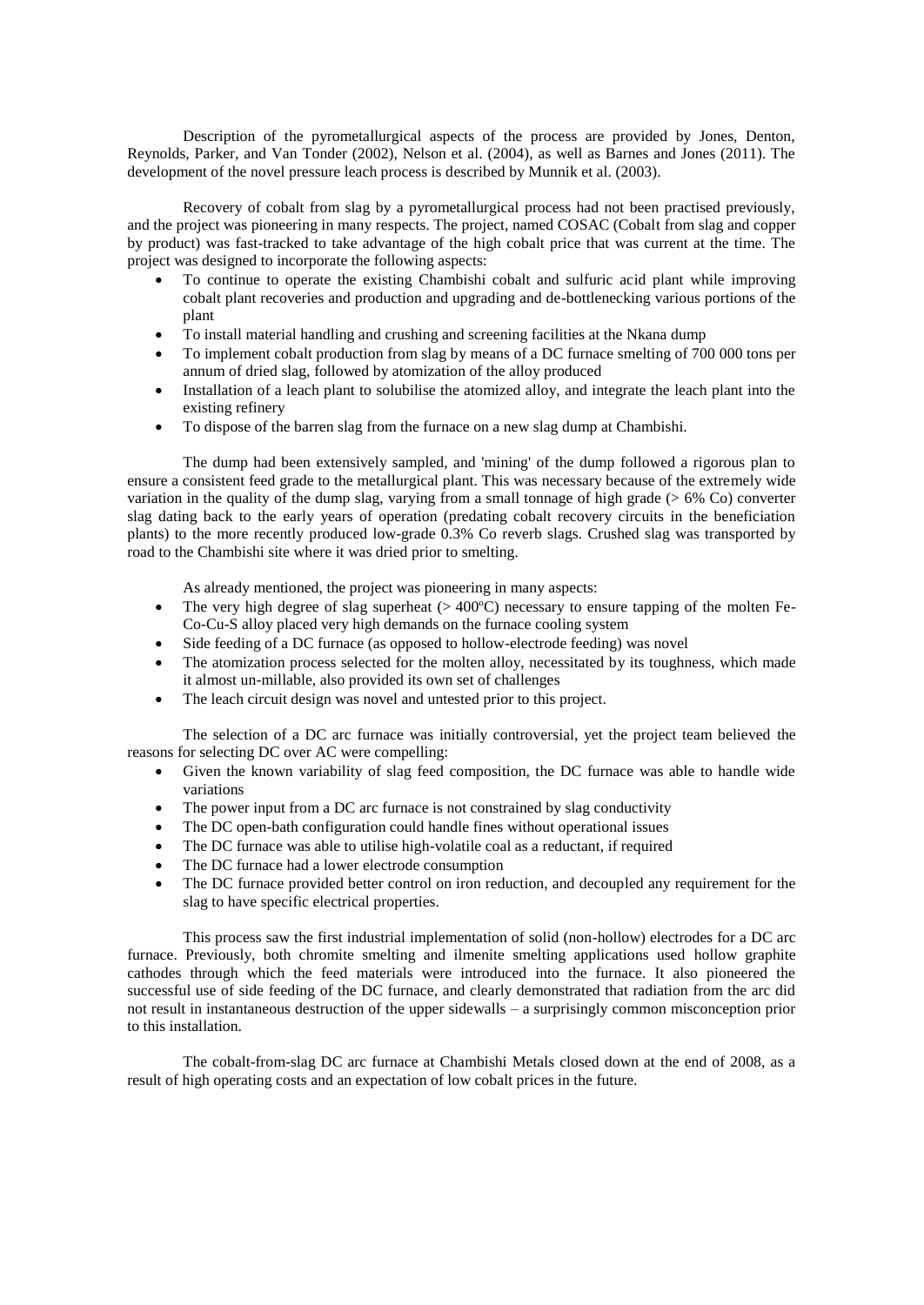### **STL**

The Big Hill in Lubumbashi in the Democratic Republic of Congo (DRC) consists of about 14 million metric tons of granulated slag, largely iron silicate, issued from the pyrometallurgical processing of copper ores produced at the time by the smelting plants of Gecamines in Lubumbashi. Depending on the composition of ores treated at different times, the Big Hill consists of layers of rich slag (rich in cobalt but relatively poor in zinc) and layers of poor slag (poor in cobalt but rich in zinc). A slag processing plant called 'Societe pour le Traitement du Terril de Lubumbashi' (STL)", is located beside the Big Hill. The rich slag, containing an average of 2.1% Co and 1.4% Cu, is expected to be depleted by 2021 when the process will need to start treating the poor slag. STL produces a rich cobalt alloy and zinc oxide dust from the rich slag.

The slag treatment process comprises drying of slag and coke in a rotary kiln, and carbothermic reductive smelting of slag in a 36 MW submerged arc furnace. The 'white alloy' (Fe-Cu-Co), rich in cobalt and relatively poor in copper, is granulated under a water spray, as is the waste slag. The smelting reduction is accompanied by fuming of volatile metals and oxides, which are recovered as a zinc-rich metal oxide powder after de-dusting the gas from the electric furnace. STL processes roughly 260 000 metric tons per year of rich slag.

# **HYDROMETALLURGICAL RECOVERY OF COBALT FROM COPPER SLAG**

Lindblad and Dufresne (1975) proposed a hydrometallurgical process for the recovery of metal values from copper slags. The slag is ground to particles smaller than 150 μm (100 mesh), then mixed vigorously with concentrated sulfuric acid and water (typically in about a 1:1:1 ratio by mass). This mixture reacts exothermically to form a substantially dry solid material, containing the metal values of the slag in water-soluble form, without the formation of gelatinous substances from the silica in the slag. This is allowed to age or digest for a few hours. The water-soluble metal values are separated from the insoluble siliceous residue by leaching in water. This process is claimed to be superior to conventional agitated tank leaching with sulfuric acid at elevated temperatures, in that it consumes less acid, and avoids the formation of a gelatinous sludge that makes filtration excessively slow to impossible.

### **Experimental testwork**

A sample of copper slag, with the analysis shown in Table 3, was tested at Mintek to find an alternative process to the pyrometallurgical treatment of smelting the slag to form an Fe-Cu-Co alloy (which would need to be leached to access the Co and Cu) while fuming off Zn vapour.

| 1 able<br>Elemental analysis (mass %) of a copper slag sample |  |  |      |  |      |        |      |                                                |  |
|---------------------------------------------------------------|--|--|------|--|------|--------|------|------------------------------------------------|--|
| гм                                                            |  |  |      |  |      | Mn     | ມ    | m                                              |  |
| າ ດ<<br>ム・フー                                                  |  |  | 4.10 |  | 3.04 | v. 1 0 | 10.1 | $\mathsf{U} \cdot \mathsf{L} \cdot \mathsf{L}$ |  |

Table 3. Elemental analysis (mass %) of a copper slag sample

A series of water-starved acid-contact leach tests at different curing times (up to 24 hours) was conducted based on Lindblad and Dufresne's method, to confirm the claims and potentially improve on certain operating parameters that are quoted in the patent. Test batches of 30 g were used for the tests, and the slag was ground to P80 of 75 µm. Analyses were carried out using Inductively Coupled Plasma - Optical Emission Spectroscopy (ICP-OES).

When the curing time was increased from 1 hour to 2 hours, the Cu extraction improved from 79% to 84%, the Co extraction improved from 87% to > 99%. The Zn extraction was 97% after 1 hour of curing. No further improvement was observed when increasing the curing time further. Similar behaviour was seen with the extraction of impurities, and extractions of 90% of Al, 92% of Fe, 96% of Mg, and 20% of Si were seen. A curing time of 2 hours appeared sufficient for this material, as the value metal extraction in the subsequent water leach did not increase with increased curing time. This was significantly shorter than the 8 to 30 hours of curing time mentioned in the patent in order to attain similar recoveries.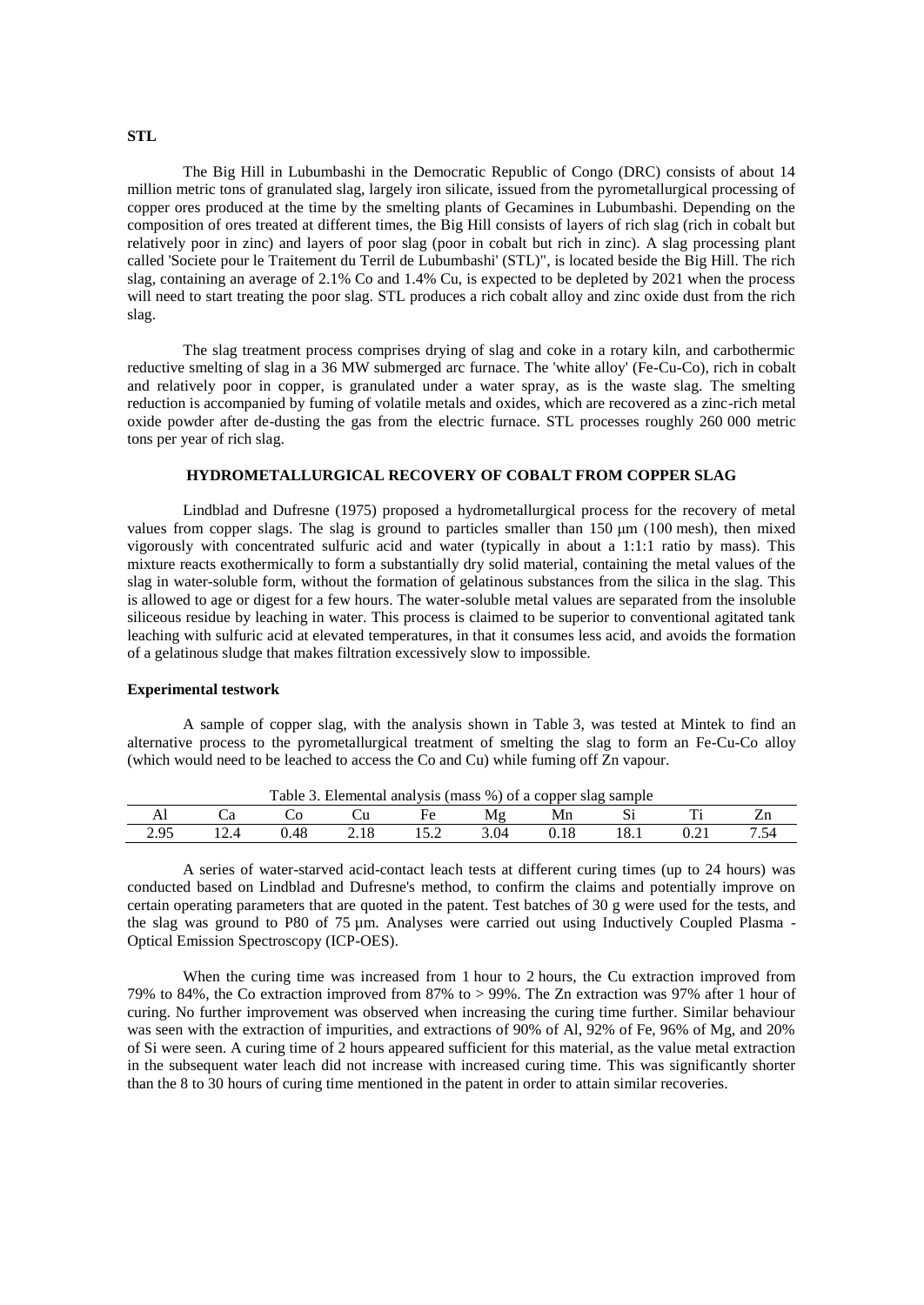The composition of the pregnant leach solution (PLS) emanating from the water leach, after a curing time of 2 hours, is listed in Table 4.

| Table 4. Composition of pregnant leach solution (PLS) after a curing time of 2 hours (mg/L) |  |  |  |  |                                    |  |  |  |  |  |                                                              |  |
|---------------------------------------------------------------------------------------------|--|--|--|--|------------------------------------|--|--|--|--|--|--------------------------------------------------------------|--|
|                                                                                             |  |  |  |  | Al As Ca Co Cu Fe Mg Mn Si Ti V Zn |  |  |  |  |  |                                                              |  |
|                                                                                             |  |  |  |  |                                    |  |  |  |  |  | 6500 127 591 1290 3950 36000 6630 413 4870 89 57 20200 56000 |  |

The acid addition was 1000 kg per ton of slag, with a corresponding acid consumption of 650 kg/t slag (after 2 hours), and there was a mass loss of 17%. The acid consumptions were relatively low compared to agitated tank leaching which could require up to 3 to 4 times the acid used compared to the method tested here. Visual observations indicated that all samples were easily filterable by means of vacuum filtration. The solids in the slurry settled relatively easily just prior to filtration. The filtration of the material was sufficiently fast which proved that Si polymerisation was not an issue. Some Si reported to the PLS and will require removal prior to downstream processing.

A significantly shorter curing time was employed compared to that mentioned in the patent, and similar recoveries were achieved. It was also not necessary to maintain the material at elevated temperatures (75°C to 100°C) during the curing period to attain satisfactory value metal extractions. Furthermore, the use of water at ambient temperature with a reduced leaching time of 10 minutes was sufficient to reach high metal recoveries. No external energy addition to promote the leach process was required, as the process was exothermic. This leaching method proved to be suitable for the leaching of value metals from copper smelter slag, in that it reduced acid requirements, and the resulting water leach slurry had relatively unproblematic filtration characteristics.

#### **CONCLUSIONS**

Cobalt can be effectively recovered from copper smelting slags using either pyrometallurgical or hydrometallurgical processes. For a given project, there would need to be a comparison made between the cost of electrical power for smelting (for the pyrometallurgical process) versus the power used for grinding the solid slag, and the cost of the sulfuric acid (for the hydrometallurgical process). Consideration would also need to be given to the comparison of the waste products from the two alternative process options. The residual slag from the pyrometallurgical process could probably be used for road construction, whereas the residues from the hydrometallurgical process would need to be disposed safely.

## **ACKNOWLEDGEMENTS**

This paper is published with the permission of Mintek.

### **REFERENCES**

- Barnes, A.R. & Jones, R.T. (2011). Cobalt from slag Lessons in transition from laboratory to industry. *50th Conference of* Metallurgists, Montreal, Canada, 2–5 October 2011. http://www.mintek.co.za/Pyromet/Files/2011Barnes.pdf
- Flanagan, D.M. (2019). U.S. Geological Survey, Mineral Commodity Summaries, February 2019. https://minerals.usgs.gov/minerals/pubs/commodity/copper/mcs-2018-coppe.pdf
- Jones, R.T., Denton, G.M., Reynolds, Q.G., Parker, J.A.L., & van Tonder, G.J.J. (2002). Recovery of cobalt from slag in a DC arc furnace at Chambishi, Zambia. *Journal of the SAIMM*, 102(1), 5–9. https://www.saimm.co.za/Journal/v102n01p005.pdf
- Jones, R.T., Geldenhuys I.J., & Reynolds Q.G. (2009). Recovery of base metals and PGMs in a DC alloysmelting furnace. *Journal of the SAIMM*, 109(10), 595–600. http://www.mintek.co.za/Pyromet/Files/2009Jones-Recovery.pdf